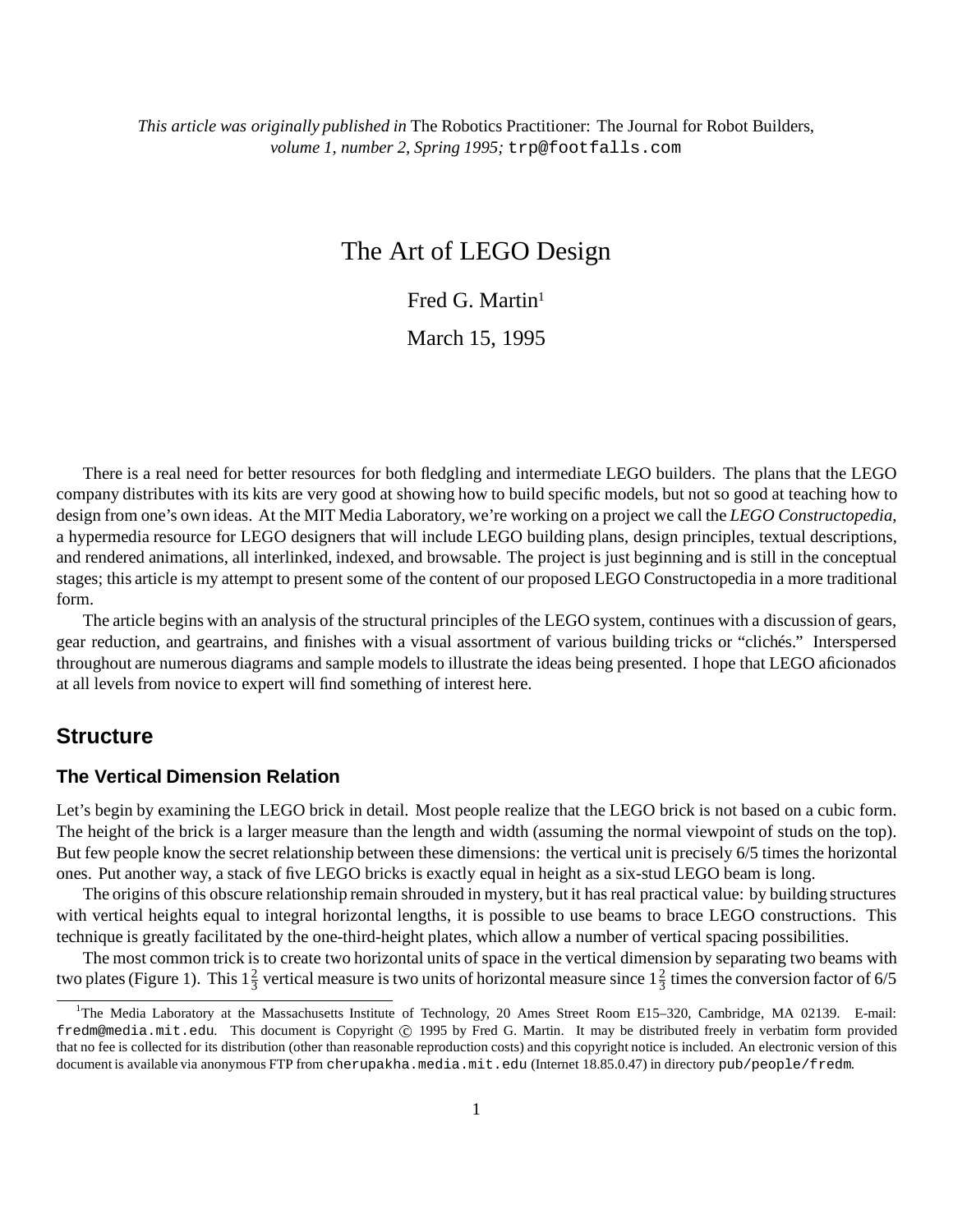Two beams are separated by two  $\frac{1}{3}$ -height LEGO plates, creating a vertical interval of  $1\frac{2}{3}$  units, which is equal to 2 horizontal units. Hence the beams can be locked into place using cross-beams and connector pegs—*the*way to make your LEGO construction quite sturdy.

# Figure 1: Two Beams Locked Using  $1\frac{2}{3}$  Vertical Spacing Relation



Figure 2: Creating Vertical Spacings with Two-Unit and Four-Unit Horizontal Measures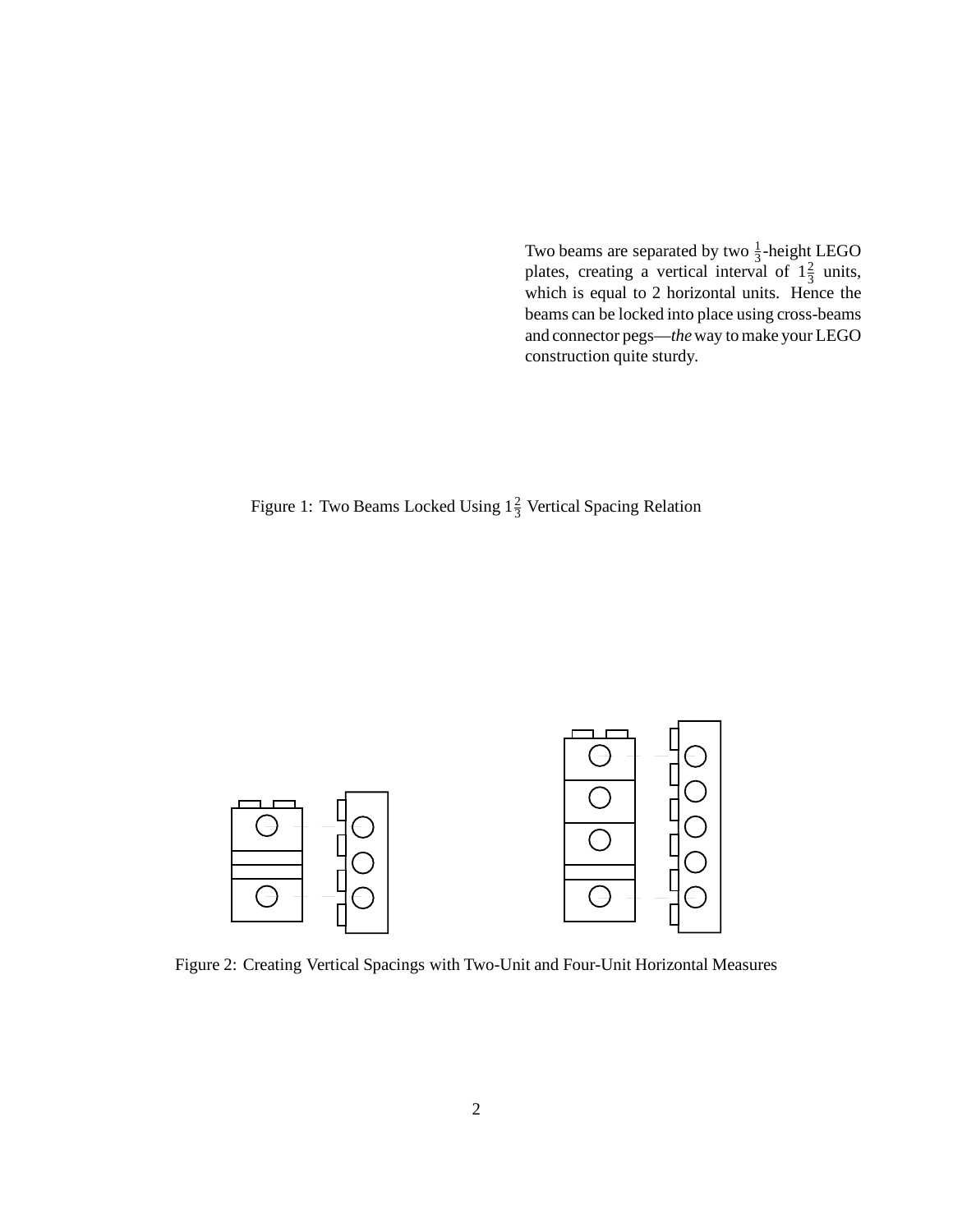The black connector peg vs. the gray connector peg: what is the difference? The answer is that the black peg is*slightlylarger*,so it fits quite snugly in the beam hole, while the smaller gray peg rotates freely. Use the black pegs to binding structures together, as suggested by the discussion on locking cross-beams, and use the gray peg when making hinged joints.

Figure 3: Black Connector Peg Versus Gray Connector Peg

equals 2. Another useful pairing is  $3\frac{1}{3}$  vertical units (i.e., two beams separated by two beams/bricks and one plate) which equals 4 horizontal units (see Figure 2).

In addition to constructing perfect spacings vertically, it's possible to make diagonal braces. A 3-unit horizontal spacing with a 4-unit horizontal spacing vertically yields a 5-unit diagonal by the Pythagorean relation. This is an example of a perfect diagonal spacing, but near-perfect spacings that are "close enough" exist. Experiment, or spend some time thinking about the numbers.

Figure 1 shows the practical application of this dimensional relation: two beams locked together with cross-beams and connector pegs. You can use the vertical spacing trick for at least two purposes. First, use it to lock vertical structures on LEGO machines in place with beams and connector pegs (see more about connector pegs in Figure 3). Second, create vertical spacings that are the right intervals to allow gears to mesh properly (more on this later). This trick will go a long, long way in making sturdy, reliable LEGO designs.

## **Gearing**

Turn on a small DC motor, like the stock LEGO motor, and what do you get? The shaft spins really fast, but with almost no torque (turning force). You can easily pinch the shaft with your fingertips and stop the motor from turning.

Through the magic of gear reduction, this fast-but-weak motor energy can be transformed into a strong but slow rotation, suitable for powering wheels, gripper hands, elbow joints, and any other mechanism. Along with structural issues, building effective geartrains is the other half of the challenge of creating working LEGO machines.

### **Counting Gear Teeth**

Gear reduction is achieved by intermeshing gears of different sizes with compatible teeth. Figure 4 shows the effect of meshing an 8–tooth gear with a 24–tooth gear. When the 8–tooth gear rotates three times, it has advanced the 24–tooth gear one revolution. Hence this configuration produces a 3-to-1 gear reduction ratio.

More gear reduction can be achieved by meshing gears with greater disparities of teeth count. Using the LEGO 8–tooth and the LEGO 40–tooth gears produces a 5-to-1 reduction. But the more general solution is to gang together—or multiply single pairs of gear reduction. Figure 5 shows how two 3-to-1 reductions may be ganged to produce a 9-to-1 reduction, by using a shaft that holds a 24–tooth input gear *and* an 8–tooth output gear.

The gear ganging concept is the foundation of gear trains. Figure 6 shows a model LEGO gear train that produces a 243-to-1 reduction from the motor shaft to the output wheel. The example is a bit of overkill—this much reduction will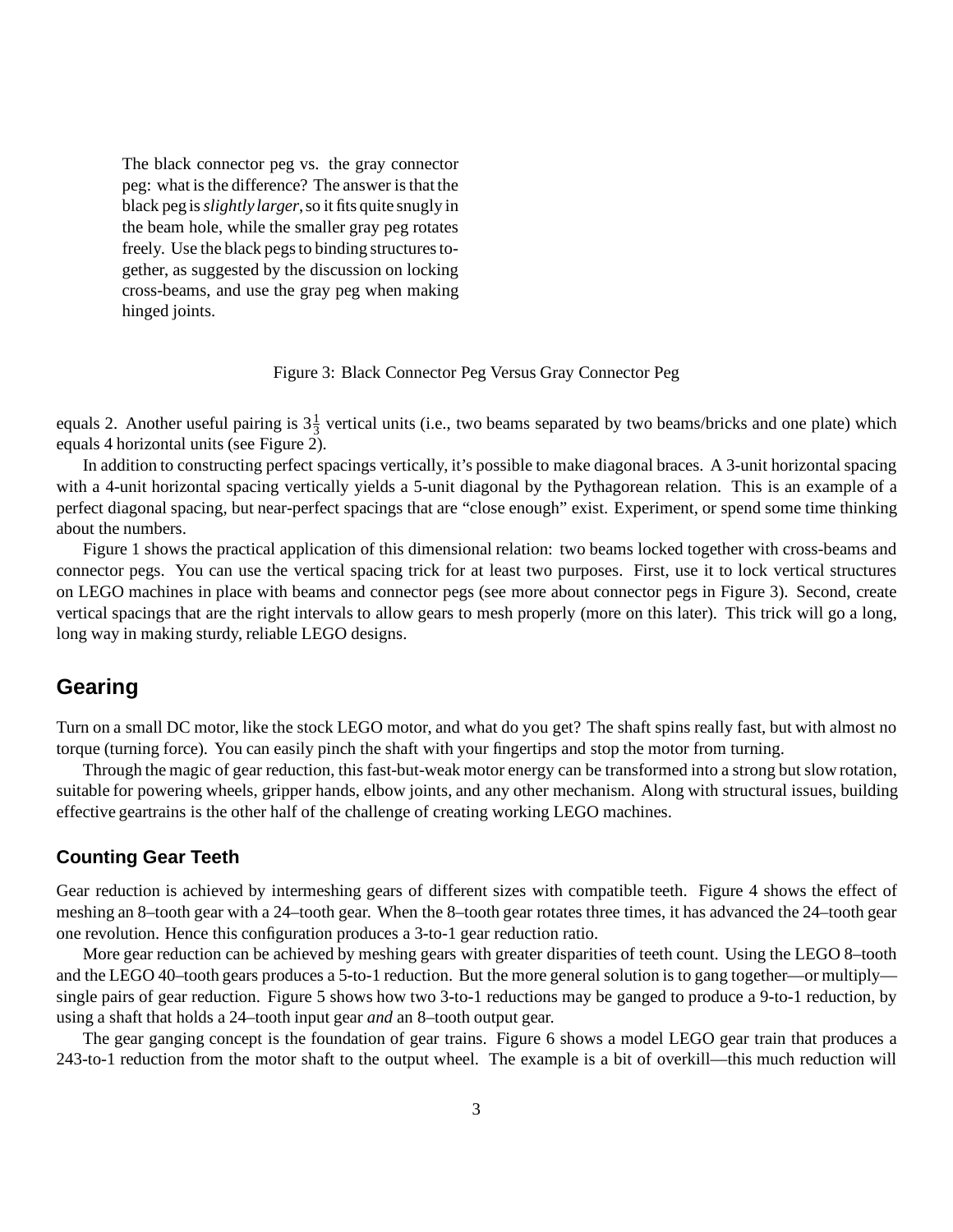3 to 1 ratio



When the 8–tooth gear rotates 3 times, it advances the meshed gear by a total of 24 teeth. Since the meshed gear has 24 teeth, it rotates exactly once. Hence this configuration produces a 3:1 ratio of gear reduction: three turns of the input gear causes one turn of the output gear.



By ganging together—or multiplying—two 3-to-1 gear reductions, a 9-to-1 output reduction can be achieved. The key is to use intermediary shafts that hold large input gears (e.g., a 24–tooth) and small output gears (e.g., an 8–tooth).



Figure 5: 9-to-1 Gear Reduction with Ganging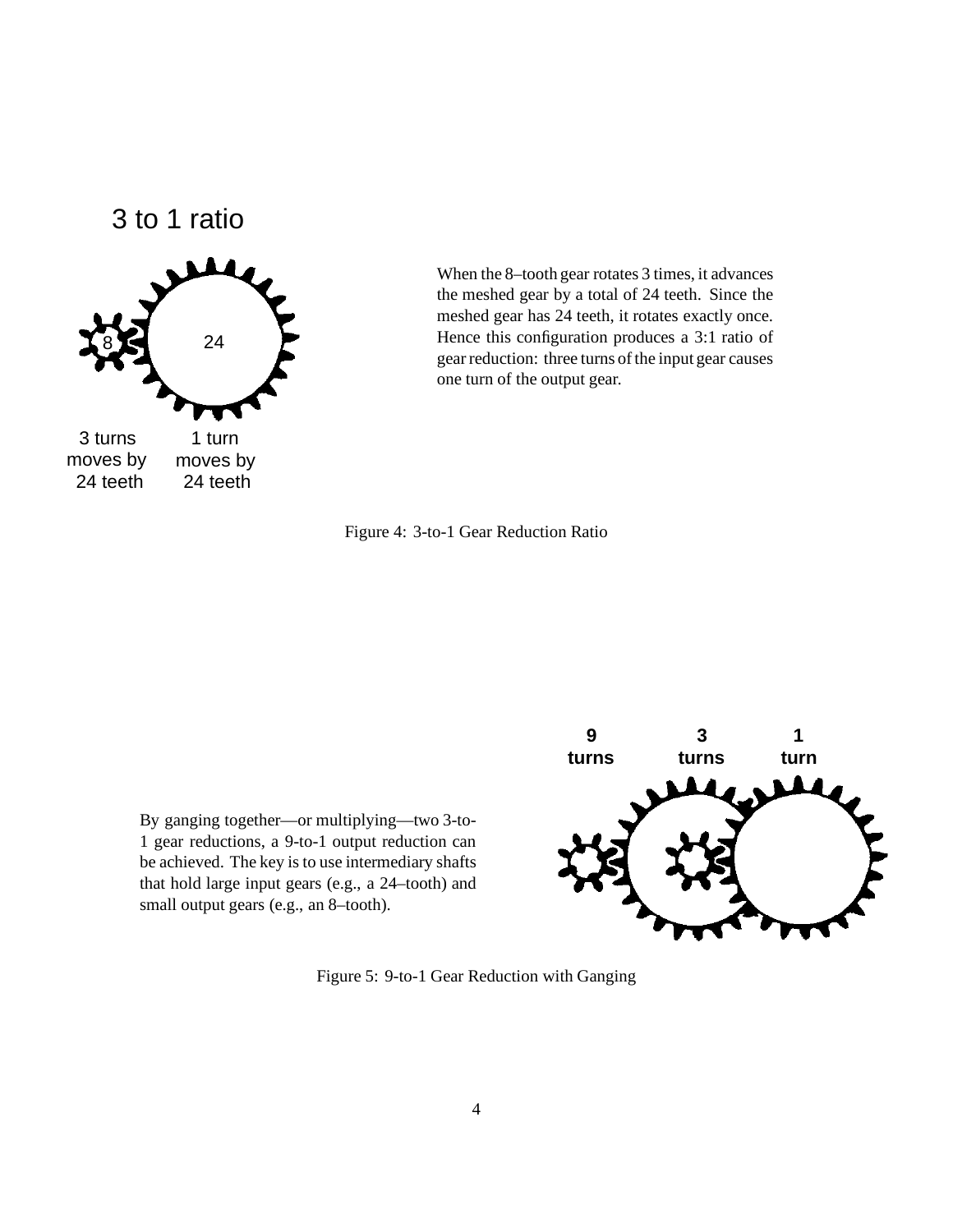A five-stage reduction using 8– and 24–tooth gears creates a 243-to-1 reduction in this sample LEGO geartrain. Note the need for three parallel planes of motion to prevent the gears from interfering with one another. Four  $2\times3$  LEGO plates are used to hold the beams square and keep the axles from binding.

Figure 6: Sample LEGO Geartrain

produce too slow a final rotation for the typical robot drive train—but it serves to illustrate the point.

When I present gear reduction to kids, I find it difficult to give a direct explanation of why it works. More precisely, by counting teeth it's evident enough that subsequent gears run slower, but why do they have correspondingly more torque? I generally appeal to a vague "energy must be conserved" line of reasoning. Ultimately, there's no substitute for holding a live geartrain in your hand and feeling the power as gear reduction does its work.

### **The Worm Gear**

The worm gear is a fascinating invention, sort of a Mobius strip in the world of gears. When meshed with a conventional round gear, the worm creates an *n*-to-1 reduction: each revolution of the worm gear advances the opposing gear by just one tooth. So, for example, it takes 24 rotations of the worm to revolve the 24–tooth round gear once. This forms quite a

> The worm gear is valuable because it acts as a gear with one tooth: each revolution of the worm gear advances the round gear it's driving by just one tooth. So the worm gear meshed with a 24 tooth gear (as pictured) yields a whopping 24 to 1 reduction. However, the worm gear loses a lot of power to friction, so it may not be suitable for high performance, main drive applications.

> > Figure 7: Using the Worm Gear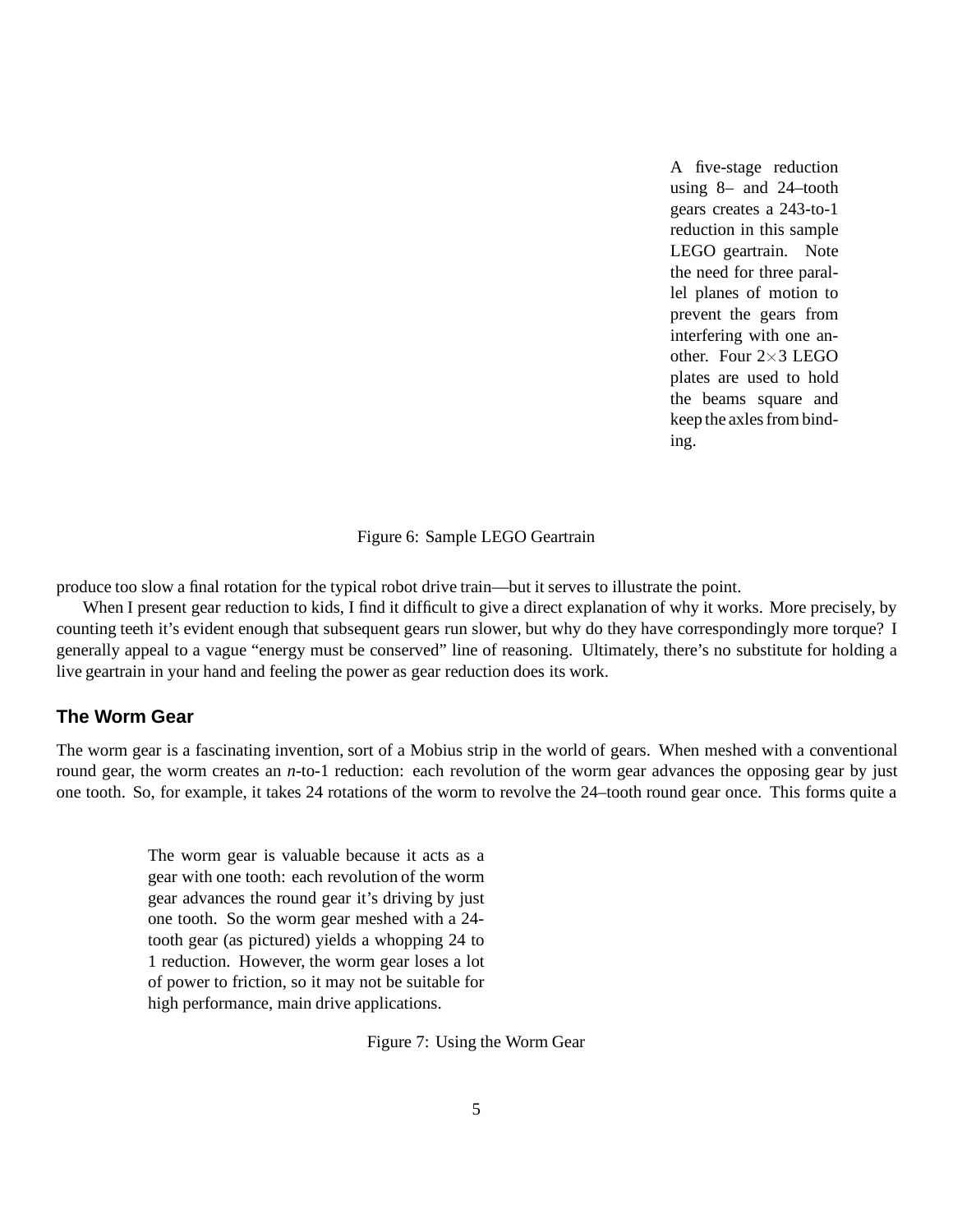This diagram shows an arrangement of worm gears. At the bottom is the basic worm gear, two horizontal LEGO units in length. At the top is an unsuccessful attempt to put two worm gears on the same shaft. In the middle is the successful attempt. When placing multiple worm gears on a shaft, the trick is to try all four possible orientations to find the one that works.

#### Figure 8: Multiple Worm Gears on One Shaft

compact gear reduction—it would take about three gangs of the 3-to-1 reduction, forming a 27-to-1 relation, to do the same work as a single worm meshed with a 24–tooth round gear.

There is a drawback, however. The worm gear uses predominantly sliding friction when advancing the teeth of the round gear. The teeth of round gears are generally designed to minimize sliding effects when they are meshed with each other, but there's no getting around the problem with worm gears.

Thus worm gears create more frictional losses than round gears. At higher torques they have a tendency to cause a geartrain to stall. If your robot's too heavy, a worm gear drive may not work well as its main drive.

Worm gears have another interesting property: they can't be back-driven. That is, if you rotate the gear being driven by a worm, you'll just push the worm gear forward and back along its axle, but you won't get it to turn. Take advantage of this property. For example, if a worm gear is used to raise an arm lifting a weight, then the arm won't fall down after power is removed from the motor.

Figure 7 shows how to mesh a worm gear to a round gear, and Figure 8 illustrates putting two LEGO worm gears onto the same shaft.

### **Changing Axis of Rotation**

In a geartrain with only round gears, all of the axles must be mutually parallel. With the worm gear, the output round gear's axis of rotation is at right angles to the worm's. Two other kinds of gears, the *crown gear* and *bevel gear* are available in the LEGO kit for changing the axis of rotation within a geartrain.

#### **The Crown Gear**

The crown gear is a round gear that is specially designed to mesh at right angles to the standard round gear (Figure 9). In the diagram, the crown gear is shown meshing with the 8–tooth gear. Meshing to the round 24–tooth and 40–tooth gear is also possible, though using the 8–tooth to drive the 24–tooth crown gear is an effective way to build in a gear reduction while changing the rotation axis.

The 24–tooth crown gear is the same size as the standard 24–tooth round gear, so it can be used as a replacement for that gear when a parts shortage occurs.

#### **The Bevel Gear**

The bevel gear is used in pairs to provide a similar function to the crown gear, though without the capability for gear reduction. There are two styles of bevel gear: the older style (Figure 10), which is fairly flat, and a newer style, which is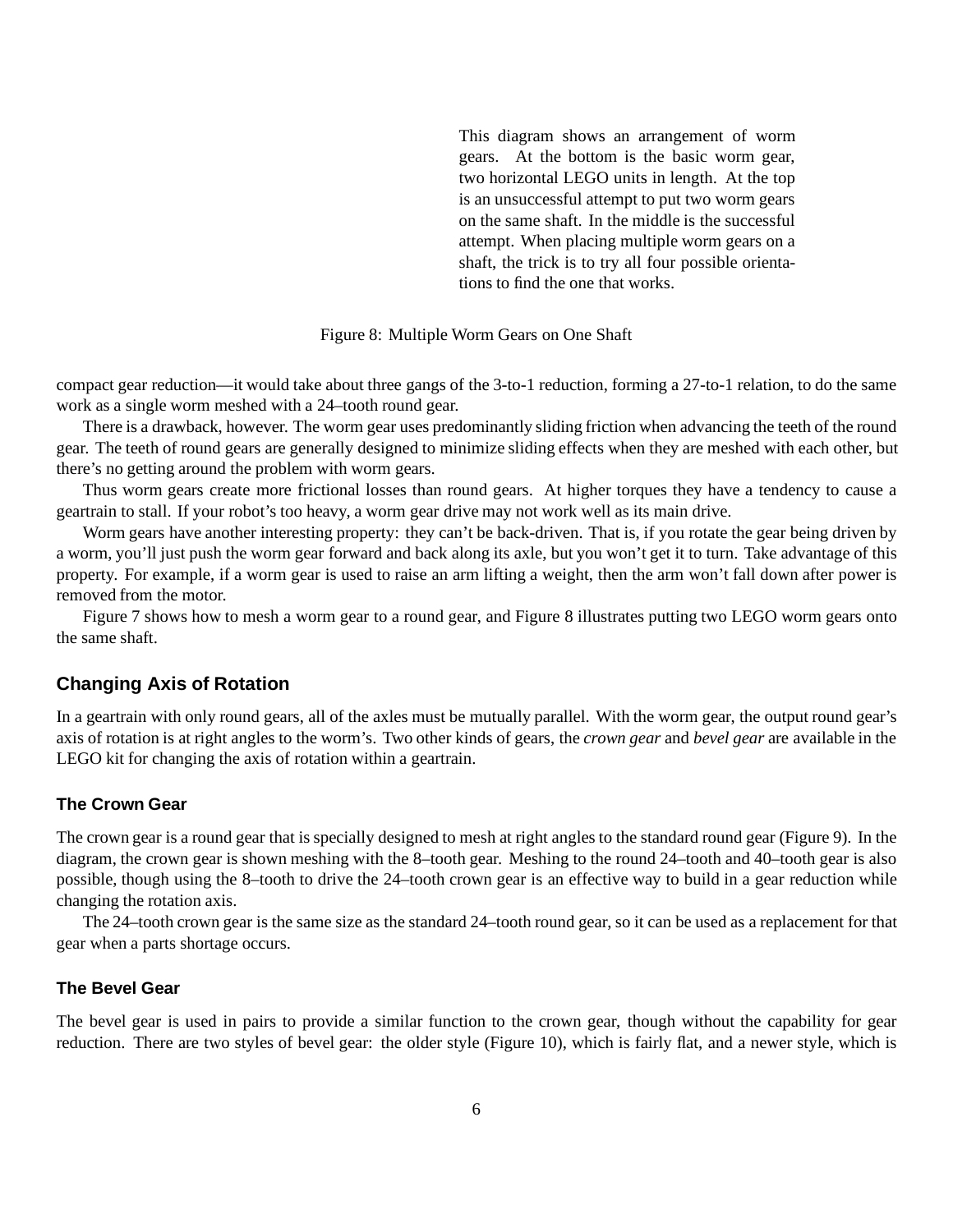The 8–tooth gear, in conjunction with the 24-tooth *crown gear*, is used to change the axis of rotation in a gear train.

In this instance, the configuration provides for a vertical shaft output. Horizontal output also possible.

Figure 9: 8–Tooth Gear Meshing with Crown Gear

The bevel gears are used to change the angle of rotation of shafts in a gear train with a 1:1 ratio. In this case, they are used to effect a change in the horizontal plane.

This picture shows the older-style bevel gears, which have limited usefulness due to their relatively high friction and lack of strength. The newer bevel gears are thicker and perform much better.

Figure 10: The Bevel Gear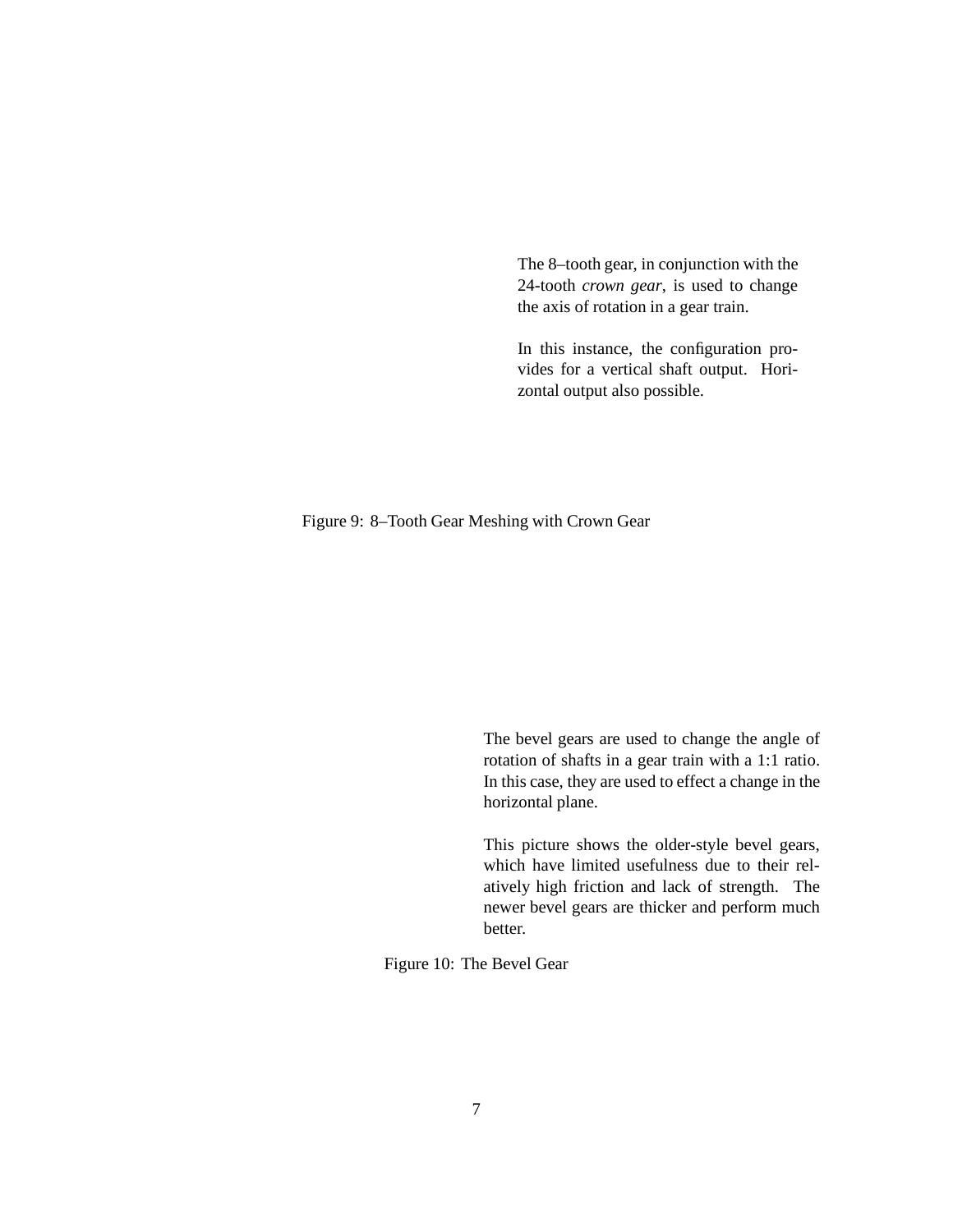The gear driving the gear rack is often referred to as the "pinion," as in "rack-and-pinion steering," which uses the transverse motion of the gear rack to orient wheels. The 8–tooth gear is a good candidate to drive the rack because of the gear reduction it achieves one revolution of the gear moves the rack by eight teeth.

Figure 11: Using the Gear Rack

the same diameter but thicker. The old style bevel gear is somewhat flimsy and lossy and is not suitable for delivering larger torques. The new bevel gear is a significant improvement.

Old style bevel gears can be put to good use by serving as stop bushes (Figure 15).

## **The Gear Rack**

The gear rack is a like a round gear unrolled and laid out flat. When driven by a round gear (the 8–tooth usually works best), it traverses back and forth in a linear motion (Figure 11).

Gear racks can be laid end-to-end to make longer stretches of motion. Underneath a beam driven by gear racks, use the smooth-topped LEGO plates as a surface for the beam to slide on.

### **Practical Hints**

For the remainder of this section on LEGO gearing, I'll present a number of assorted tips to assist in your geartrain designs.

#### **Gear Sizing**

It is helpful to know the sizes of the standard gears. This links back to the earlier section on the LEGO dimensional relation—creating unit horizontal spacings in the vertical dimension can be used not only to lock structures into place, but to mesh gears properly above and below one another.

Of the four round gears, three of them—the 8–tooth, the 24–tooth, and the 40–tooth, have a radius that is a whole number of horizonal LEGO units *plus one-half of a unit*. Therefore, these three gears form an whole-unit spacing when their radii are added—i.e., when they are meshed together in a geartrain.

For example, the 8-tooth gear has a radius of one-half of a unit, and the 24-tooth,  $1\frac{1}{2}$  units, so when properly meshed together, their centers are spaced at two horizontal units. A spacing of two horizontal units is readily available on LEGO beams, or can be constructed using the  $1\frac{2}{3}$  vertical spacing relationship discussed earlier. Figure 12 shows how the three half-radii gears mesh with one another.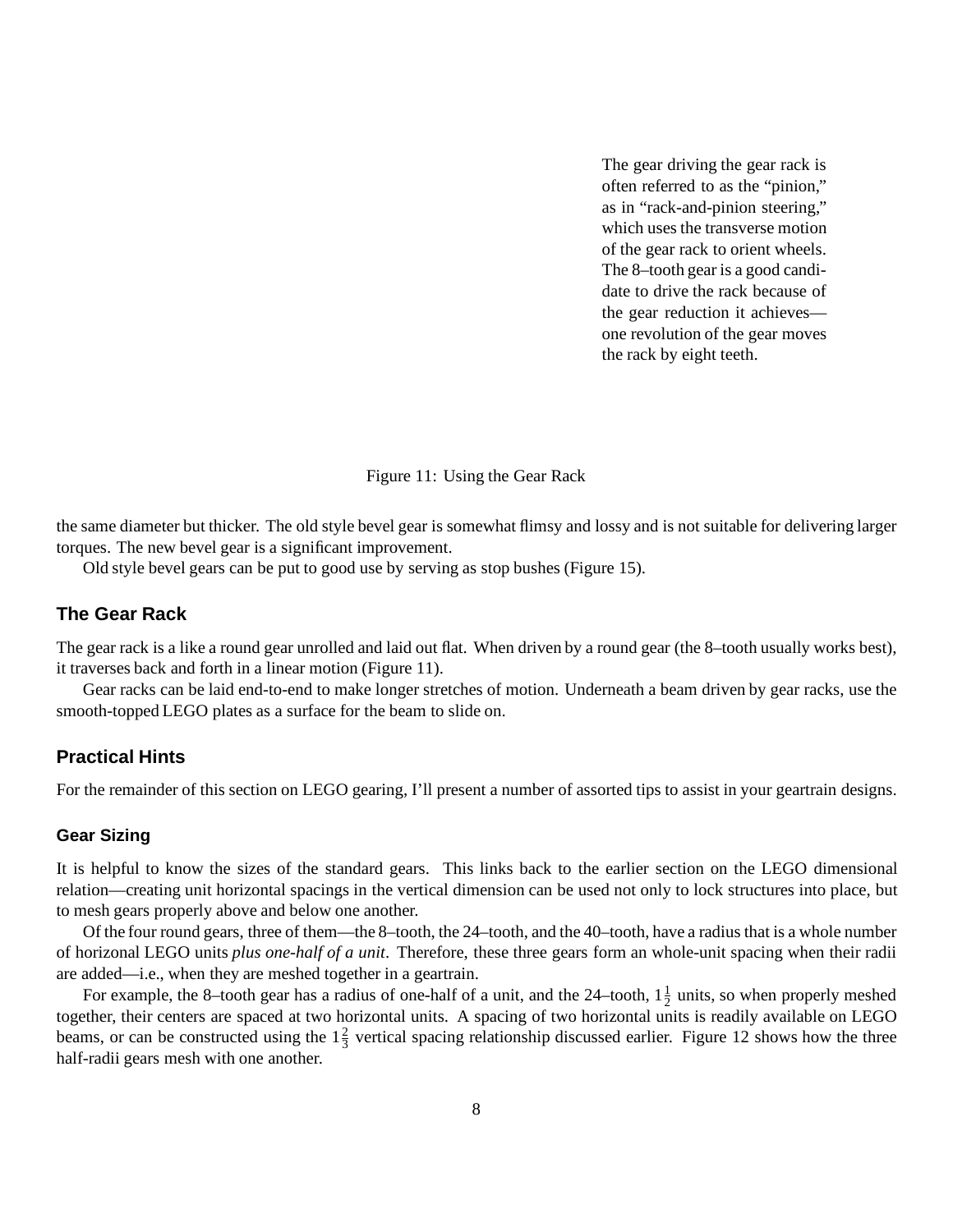The 8–tooth, 24–tooth, and 40–tooth round gears all mesh properly along a horizontal beam because they have "half unit" radii. For example, the 8–tooth gear has a radius of  $\frac{1}{2}$  LEGO units, and the 24–tooth gear,  $1\frac{1}{2}$  units, so they mesh at a spacing of two horizontal LEGO units.

The example shows the 8– and 24– tooth gears meshed horizontally at two units, and, using the  $1\frac{2}{3}$  vertical spacing trick, vertically as well (a common and useful configuration).

#### Figure 12: The Half-Radius Round Gears

The 16–tooth gear, on the other hand, has a radius of one LEGO unit, so it meshes properly only with itself (at the standard horizontal unit spacing). A pair of two 16–tooth gears thus requires a space of two LEGO units, which happens to be the same interval as the pair of an 8–tooth and a 24–tooth gear. Thus these respective pairs of gears may be easily interchanged—a useful trick for adjusting the performance of an existing geartrain without a performing major overhaul (Figure 13).

#### **Odd Gear Spacings**

It's possible to mesh gears at odd spacings using diagonal mounting. Generally, the gears work better when slightly too far apart than when too tight, which causes them to bind.

Many combinations are possible when creating a space diagonally, and some of them work. For example, and 8– and 16–tooth gear will function when spaced along the diagonal of one horizontal unit and one vertical unit.

An interesting exercise is to calculate the effective spacings (in horizontal units) of various diagonal measures using the Pythagorean formula, and then see which come close enough to a pairing of gears to be useful. But I suggest experimentation.

#### **Supporting Axles**

It's important to keep axles well-supported in a geartrain. Practically, this means using at least two beams to carry the axles. More importantly, all beams with common axles running through them must be held together squarely. If the beams not held together, the axles will bind and lock up inside the beam-hole bearing mounts.

As suggested in Figure 14, use the  $2\times$  parts, not the  $1\times$  parts, to hold beams in place. Figure 6, the sample geartrain, uses  $2\times 3$  plates to squarely support the beams.

#### **Using Stop Bushes**

The stop bushes, or axle holders, are to keep axles from sliding back and forth in their mounts. In addition to the standard full-width stop bush, the small pulley wheel and the bevel gear may be put into service (Figure 15).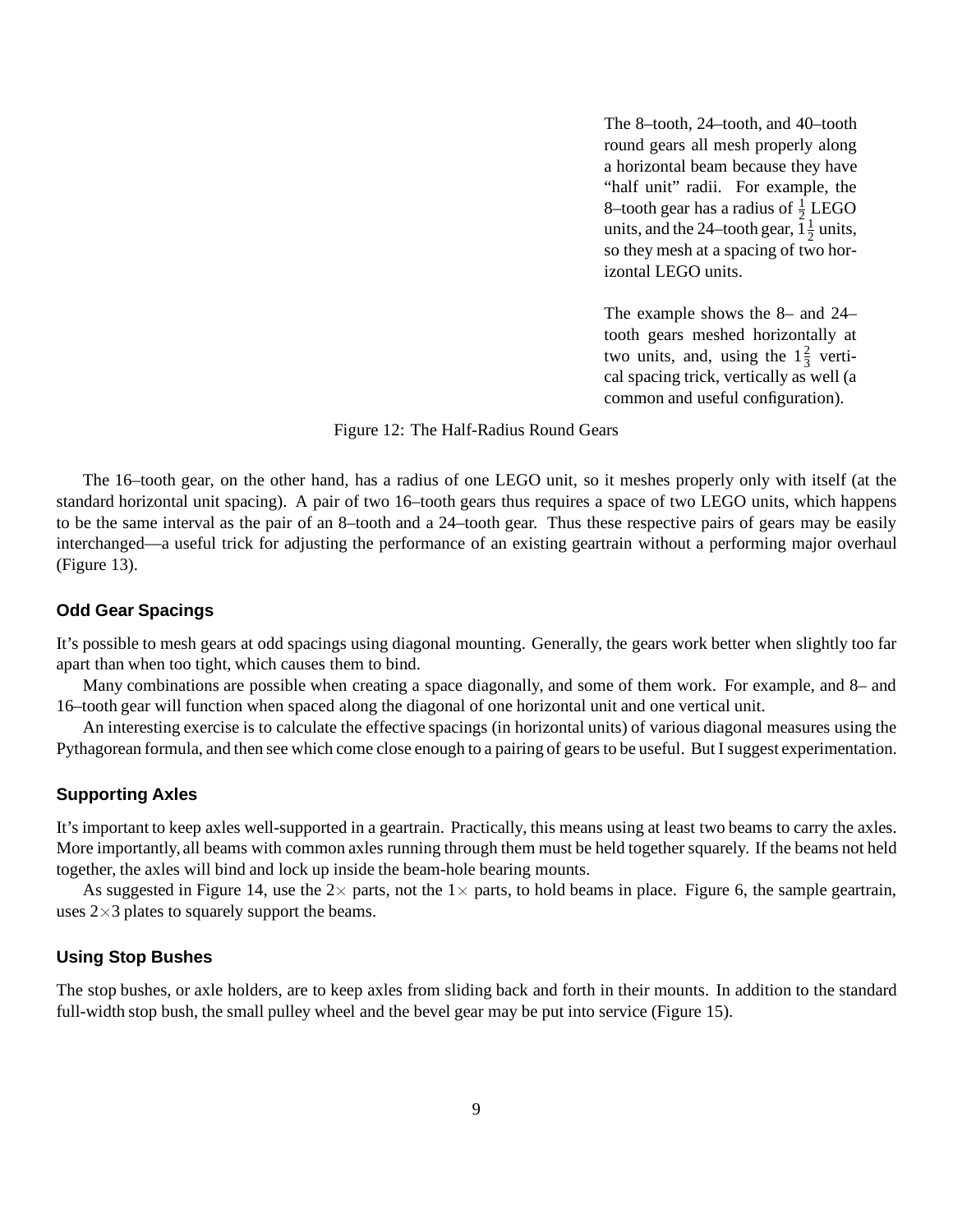The 16–tooth gear has a radius of 1 LEGO unit, so two of them mesh properly together at a spacing of two units (left side of diagram). Since an 8– and 24– tooth gear also mesh at twounit spacing, these respective pairs of gears can be swapped for one another in an existing geartrain—a handy way to change the performance of a geartrain without rebuilding it from scratch.

Figure 13: The 16–Tooth Gears

It seems like an obvious point, but using the  $2 \times$ parts to hold beams parallel is quite important when the beams will be carrying common axles. If beams are not held squarely, the axles will bind and freeze inside the beam-hold bearing supports.

Figure 14: Locking Parallel Beams Together with  $2\times$  Parts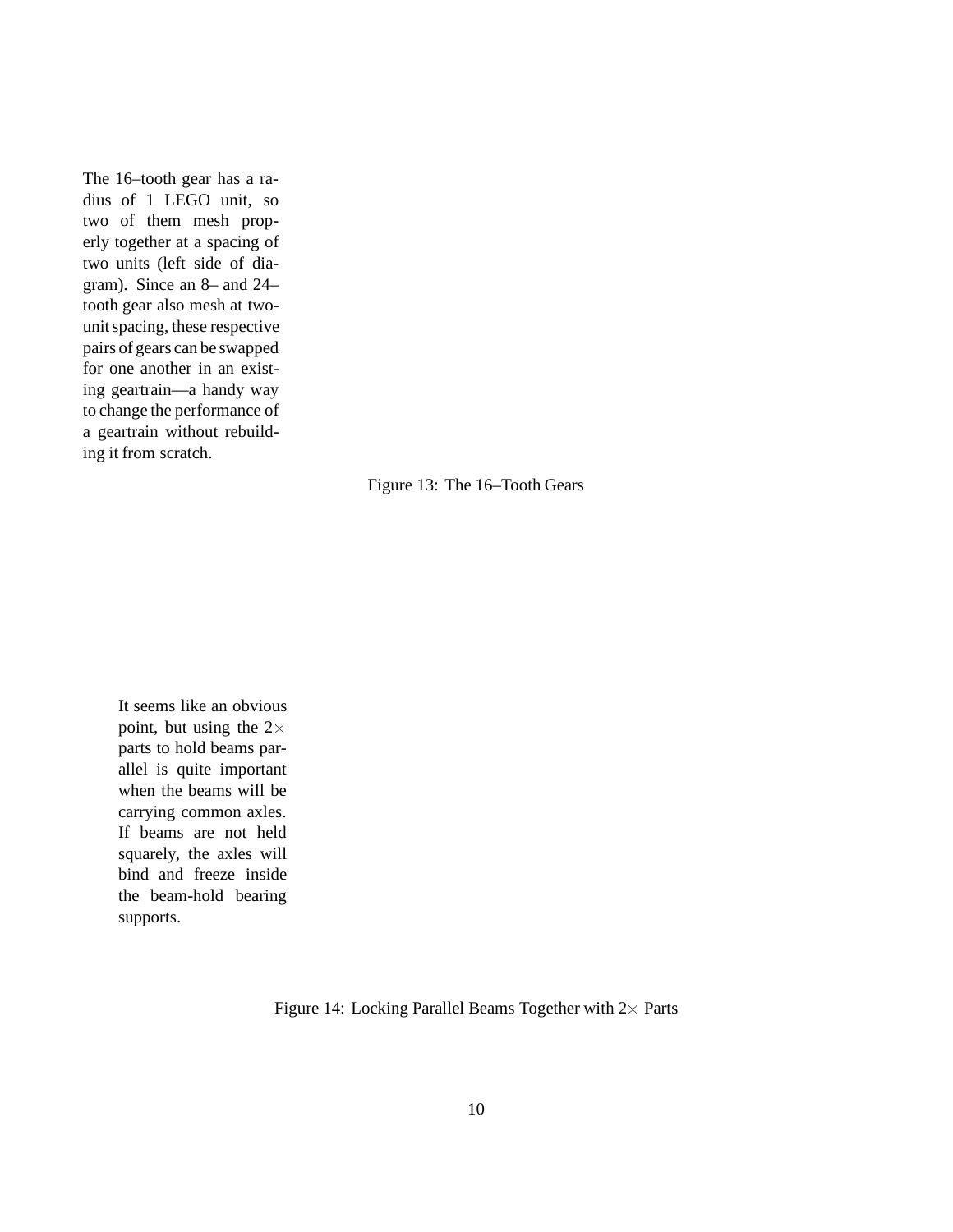The standard 1-LEGO-long stop bush (upper axle, front) is not the only part that can act as a bushing (axle holder). Use the small pulley wheel (middle axle) to act as a half-sized spacer—it also grabs tighter than the full bush. In a pinch, the bevel gear (upper axle, back) makes a great bushing. Finally, the nut-and-bolt parts (lower axle) can be used to make a tight connection (if you can find them).

#### Figure 15: The Stop Bushes and Other Parts

#### **Reducing Noise with Pulley Wheels**

Sometimes a geartrain will be quite noisy. Usually most of the noise is generated by the very first meshing of gears from the motor. Here is the ideal place to use a pulley wheel drive (Figure 16).

Use the small pulley wheel on the motor shaft, and the medium or large pulley wheel on the driven shaft. The ratio of the circumferences of two pulleys creates a reduction just like the ratio of the gear teeth of a pair of meshed gears.

LEGO pulley drive belts—thin rubber bands—are best when used in high speed, low torque situations, because they can't transmit a lot of force. So the first stage is really the best place to use a pulley drive.

Be careful, though, about using pulleys in a competitive situation. They have a penchant for breaking or falling off at the most inopportune moment.

#### **Chain Link Drive**

Chain link drives are best suited for the final stage of a geartrain—transmitting power down to the axles holding the wheels, for example. This is because they can easily deliver the necessary torques, and they impose frictional losses that are minimized when rotational speeds are low.

Getting the right amount of chain links can be tricky. Generally a looser chain works better—chains that are too tight will bind up. But too loose a chain will skip when the going gets tough.

#### **Design Strategy**

When designing a new geartrain into a model, I find it best to work *backward from the final drive*, rather than forward from the motor. This makes sense because usually there is a fair bit of flexibility about where the motor is ultimately mounted, but much less in the placement of drive wheels or leg joints (for example).

So start by mounting the axle shaft that will carry the final drive, put a wheel and gear on it, and start working backward, adding gearing until there is enough, and finally mount the motor in a convenient spot.

When designing a vehicle, don't forget about the role of the tire in determining the relationship between the rotational speed of the final drive axle and the linear speed that is achieved. Small tires act as gear reductions with respect to large tires, and this may have an effect on how much gear reduction is necessary. Experiment!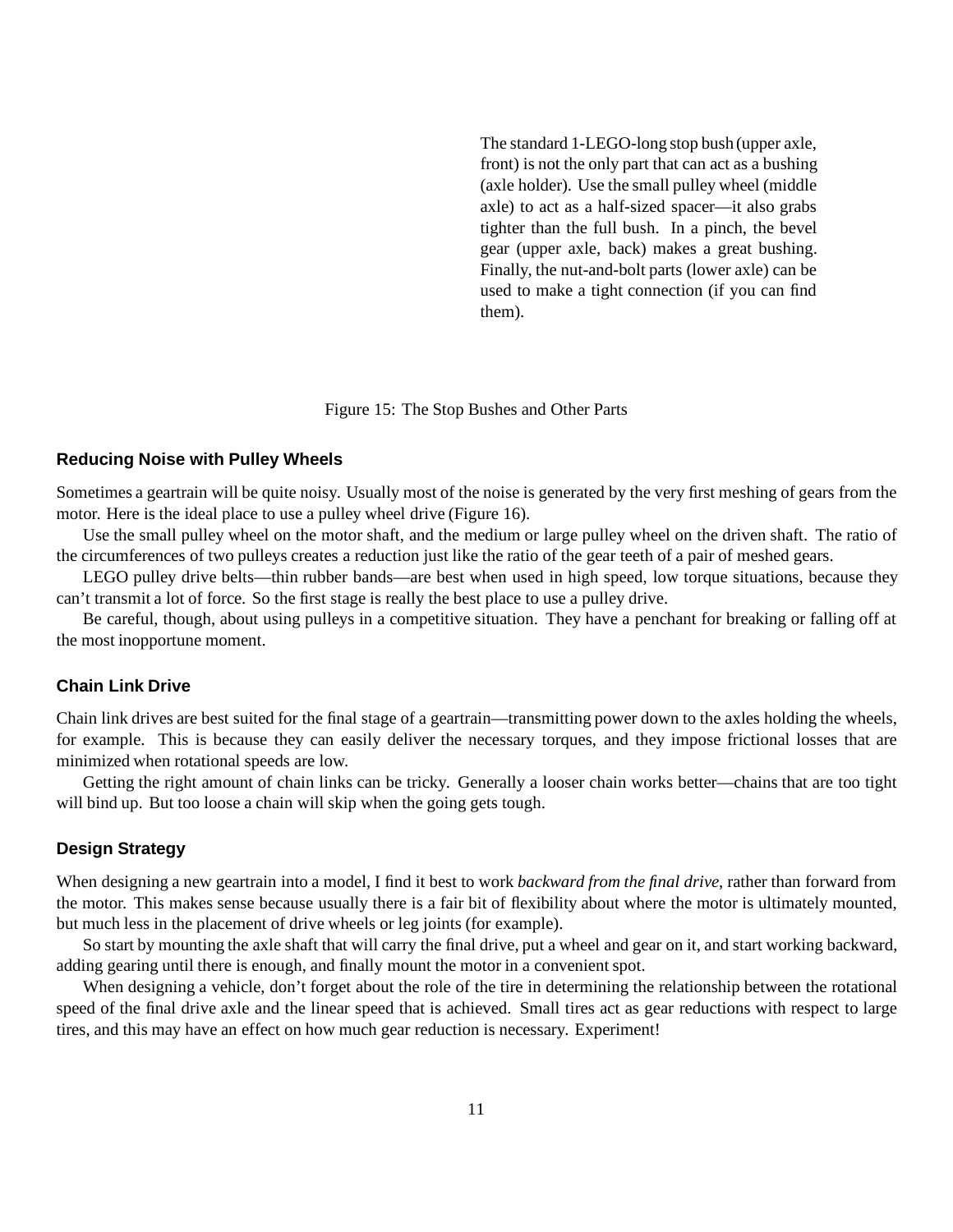There are three sizes of pulley wheel: the tiny one, which doubles as a stop bush, the mediumsized one, which doubles as a tire hub, and the large-sized one, which is sometimes used as a steering wheel in official LEGO plans.

Figure 16: Using Pulley Wheels

Chain link can be an effective way to deliver large amounts of torque to a final drive, while providing a gear reduction if needed.

Chain link works best at the slower stages of gearing, and with a somewhat slack linkage. Use the larger gears—the 8–tooth one won't work very well.

Figure 17: Chain Link Drive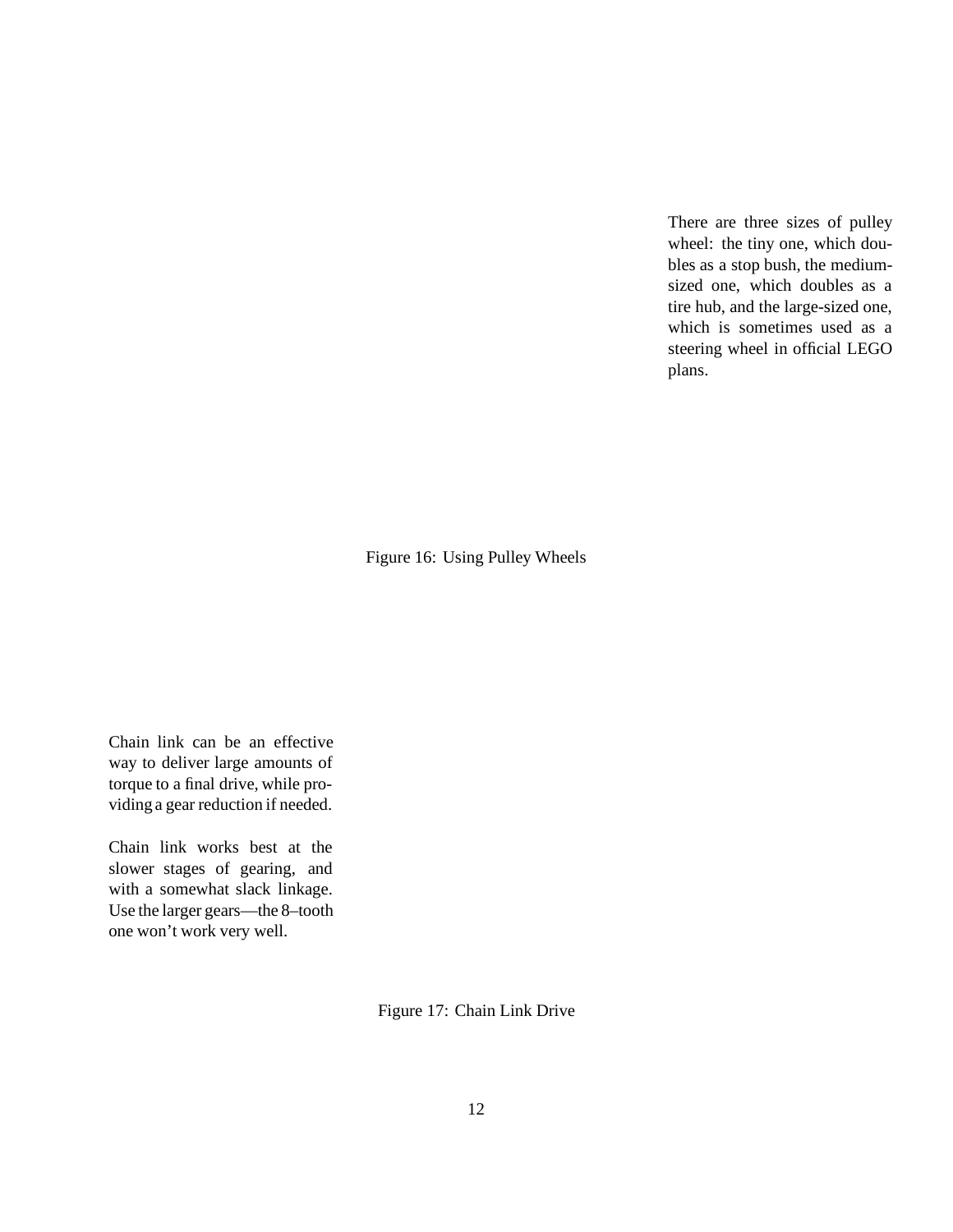On occasion it is necessary to lock a beam to an axle. This figure shows how to use a medium pulley wheel, which rigidly locks to an axle, to hold the beam in place.

Figure 18: Axle Locked Through Beam Using Pulley Wheel

The special "gear mounter" piece is an axle on one side and a loose connector peg on the other. It can be used to mount gears used as idlers in a gear train—used simply to transmit motion or to reverse the direction of rotation.

#### Figure 19: The Gear Mounter Part

If a geartrain seems to be performing badly, there are a few things to check. Make sure the stop bushes aren't squeezing too hard—there should be some room for the axles to shift back and forth in their mounts. Check that all beams holding the axles are squarely locked together. The most common cause of poorly performing geartrains is beam mounts that aren't square.

To test a geartrain, try driving it backward. Remove the motor, and gently but firmly turn the final drive wheel or shaft. If there isn't too much friction, all of the gears in the train will start moving, with the motor's gear spinning around rapidly. If your geartrain can be readily back-driven, it's a sure sign that it's performing well.

## **LEGO Design Clich´es**

This section presents a miscellaneous assortment of ideas in a visual fashion. I've come to call these LEGO ideas "clichés" because I hope that they become common, everyday knowledge, rather than secrets held by some small group of LEGO experts. I find myself inventing them time and again, on the spot, when working with kids helping them with their LEGO designs. Part of my intention in writing this article is to collect these clichés and share them with others.

Browse through this collection and perhaps you will find one or more of these techniques useful in your own LEGO designs.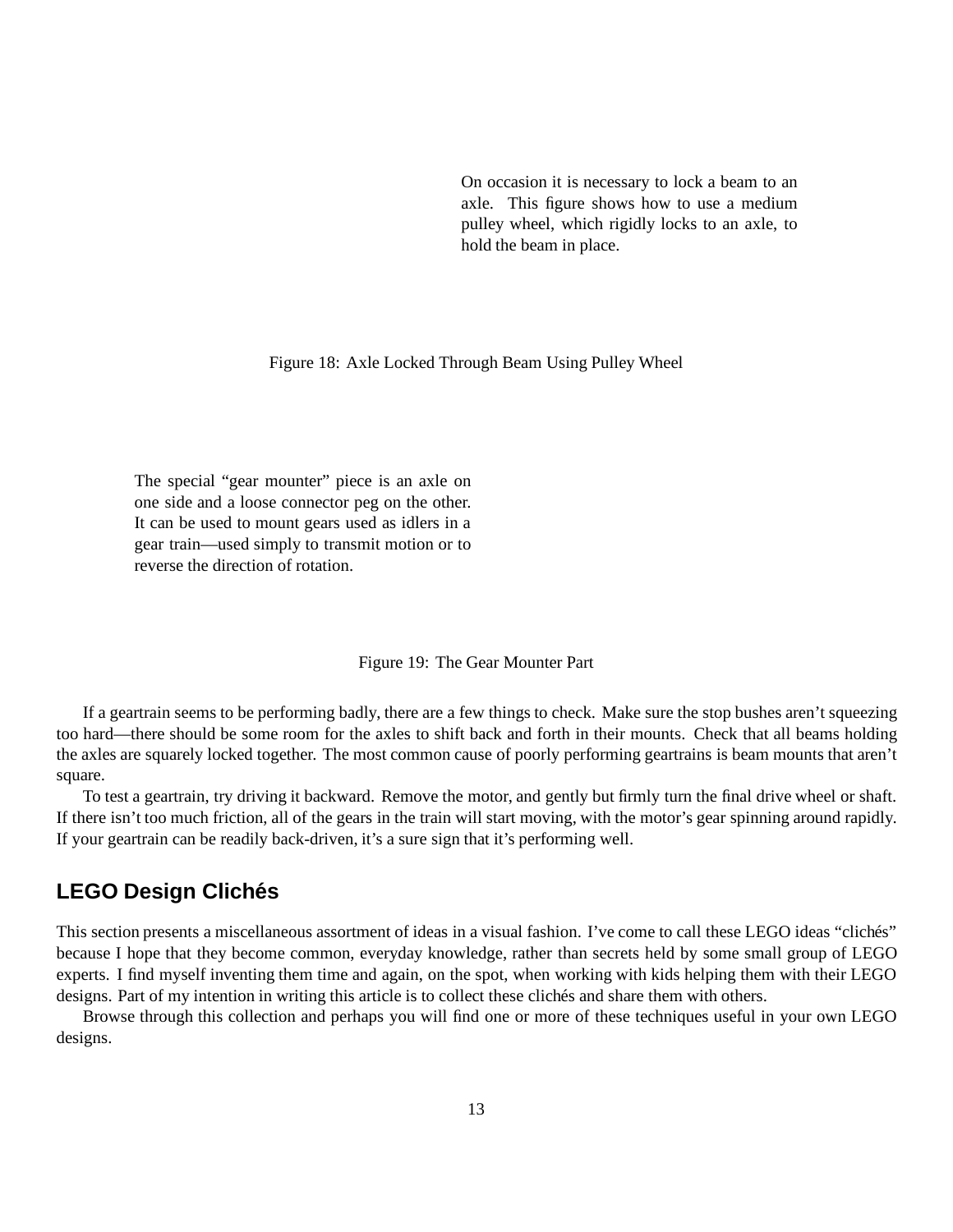This configuration of parts can be used as a compact axle joiner. LEGO now produces a part designed for this purpose, but in lieu of that part, this is a useful trick.

Figure 20: An Axle Joiner

In order to build outward from a vertical wall of axle holes, a smaller beam may be mounted with its top studs in the holes of the beam wall.

You will not see this configuration in LEGO's model plans, because the top studs are *slightly* too big for the axle holes, and a model left in this state will gradually experience solid flow as the stressed plastic expands. The official LEGO solution is to use the "connector peg with stud" parts (see Figure 22), but this method is actually stronger (or at least until the LEGO parts deform).

Figure 21: One Method of Building Outward from a Vertical Wall

The recommended way to build outward from a beam wall is to use the connector-peg-with-stud piece, which is a loose-style connector peg on one end and a top stud on the other.

This method is somewhat weaker than the method of simply plugging top studs into axle holes (Figure 21), but will not deform the plastic.

Figure 22: The Connector-Peg-With-Stud Part

The full-size stop bush can be used in one orientation to hold an axle through a plate hole so that the axle can freely rotate. In Figure 24, an additional plate is used to trap the axle, but allow it to rotate freely.

Figure 23: Using a Stop Bush to Retain an Axle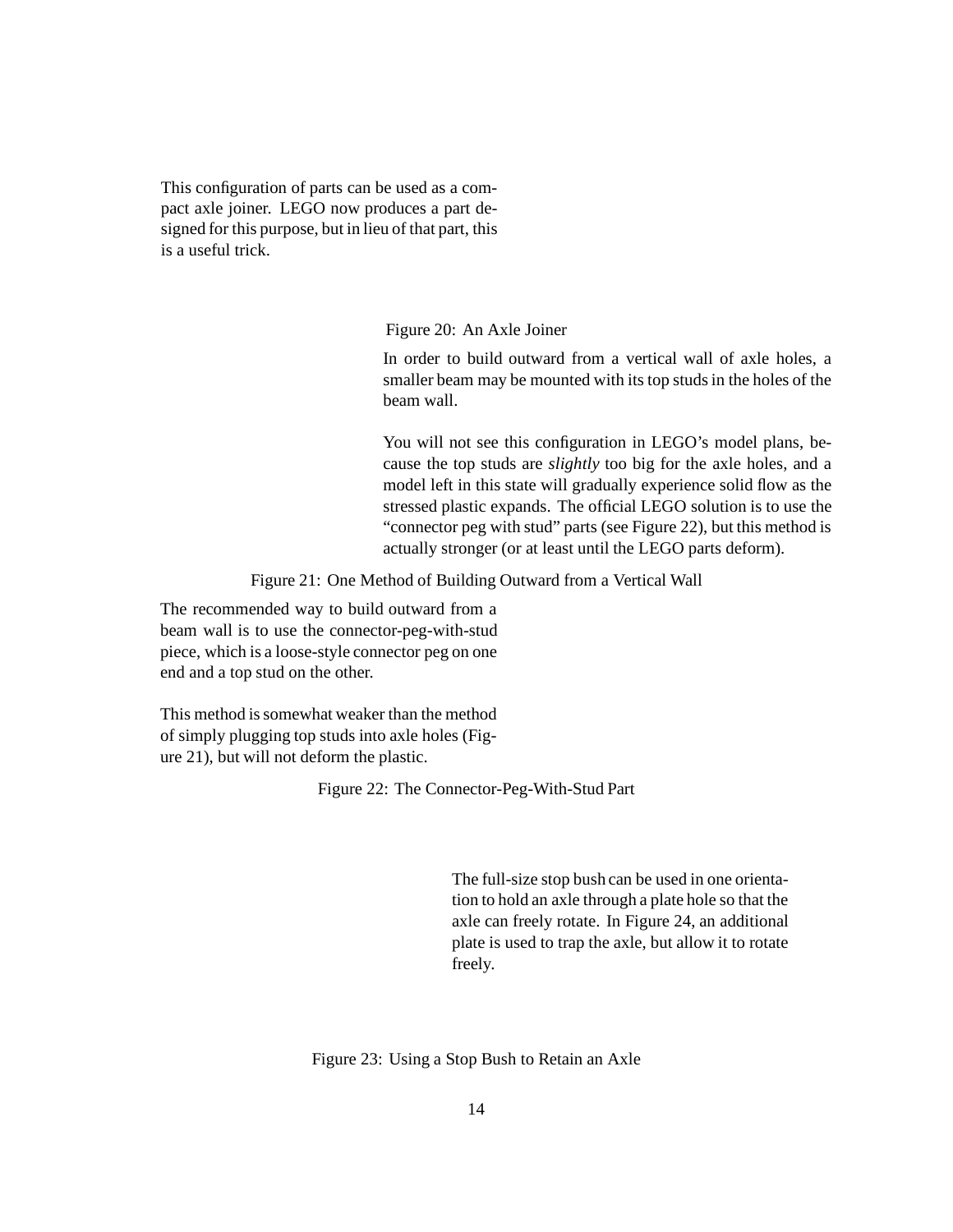By using the stop bush to hold an axle in place between two plates, a vertical axle mount can easily be created. Depending on the orientation of the stop bush, it can be made to either lock the axle in place or allow it to rotate freely. In this diagram, the axle is allowed to rotate.

Figure 24: Trapping an Axle Between Two Plates Using Stop Bush

In the other orientation, the stop bush locks between four top studs, perfectly centered over the axle holes in flat plates. This allows the stop bush to lock a plate to an axle.

Figure 25: Using a Stop Bush to Lock an Axle to a Plate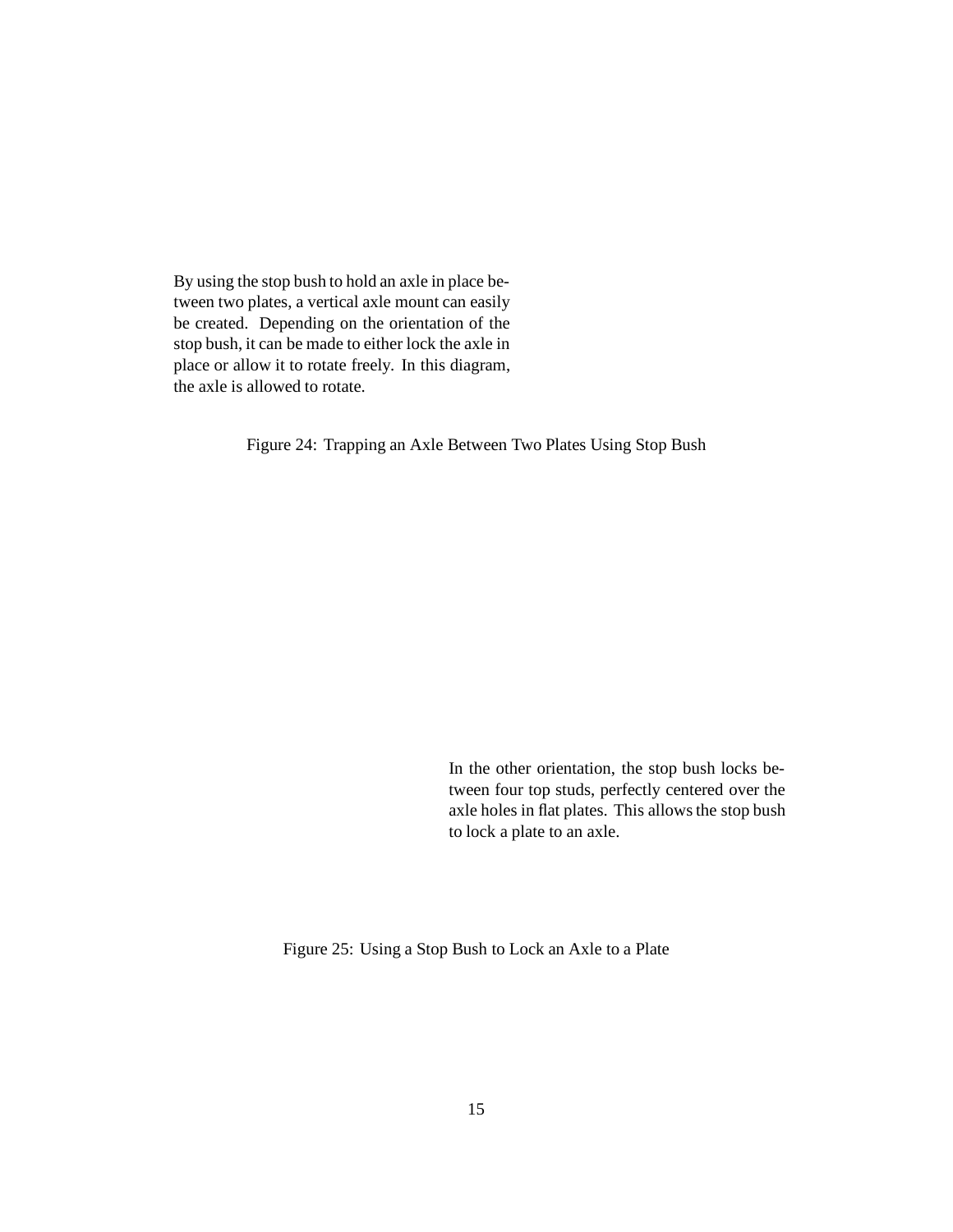The "toggle joint" can be used to lock two axles at a variety of odd angles. The short axle running through the two toggle joints is equipped with stop bushes on either end to hold the joint together.

Figure 26: Two Toggle Joints

Here the toggle joint is used to connect two axles at right angles. The small pulley wheel is deployed on the axle that runs through the toggle joint to either lock the axle or allow it to rotate.

Figure 27: Toggle Joint With Free or Locked Axle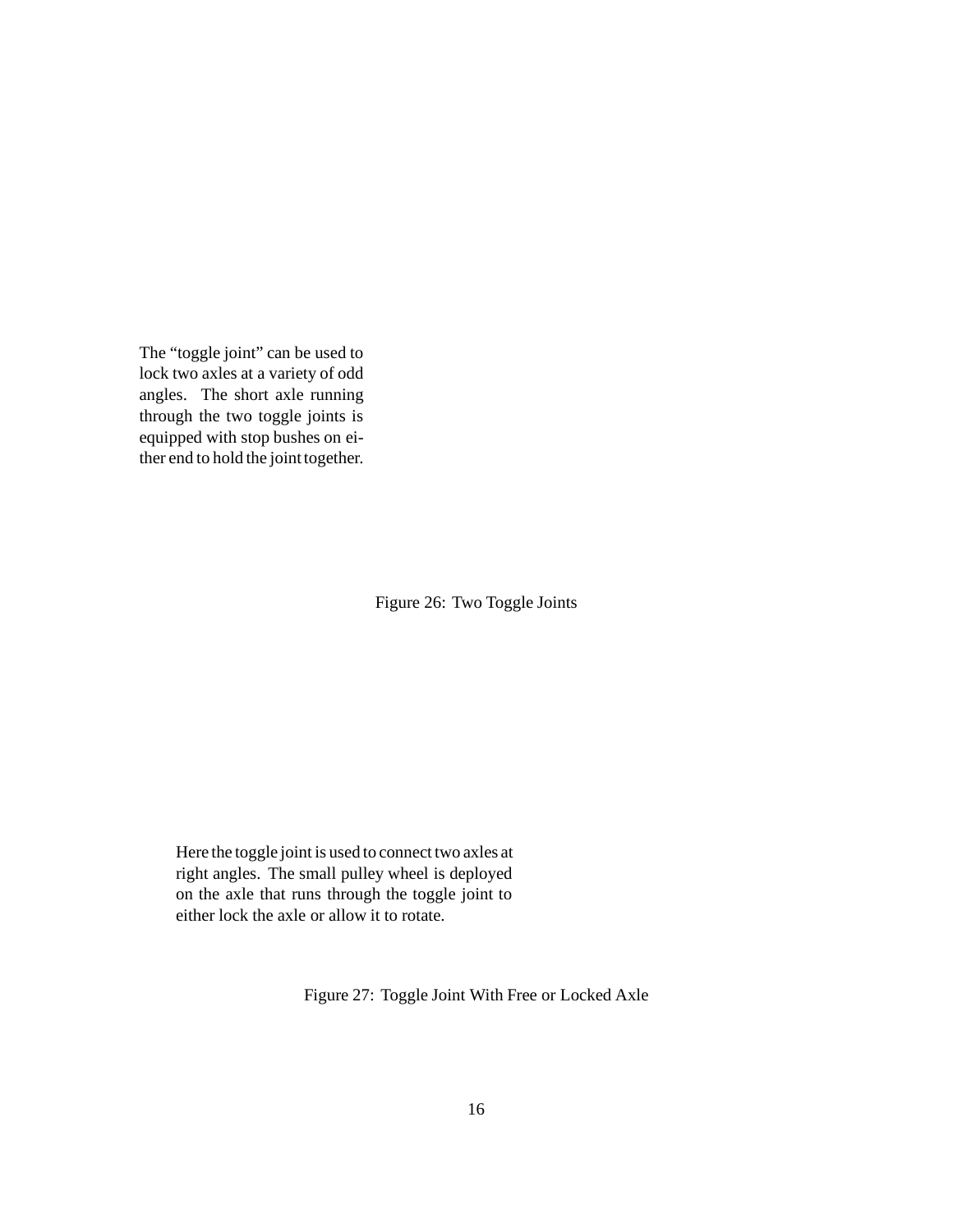Several clichés are used to construct this caster wheel. The vertical axle is trapped between two plates, but allowed to rotate, using the trick shown in Figure 24. The angled joint down to the wheel is done using toggle joints in the configuration suggested in Figure 26, and the final mounting of the wheel is done using the toggle joint per Figure 27.

Figure 28: A Caster Design

The "piston rod" part (shown in the left foreground) is used twice in each mechanism to create a LEGO leg. By using a chain drive or gear linkage to lock legs in sync, a multi-legged creature can be designed.

Figure 29: LEGO Legs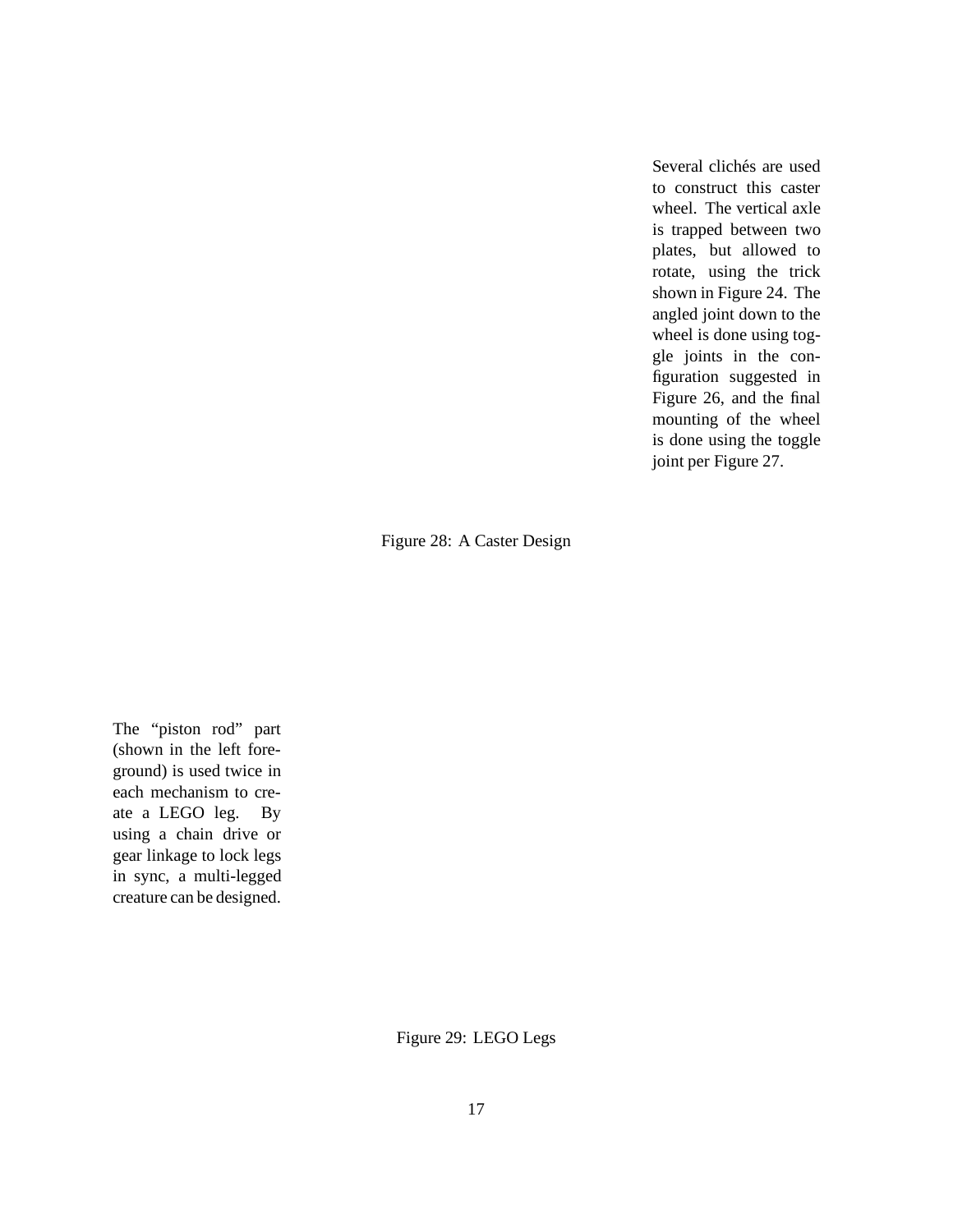How many of the design clichés can you find in this robot? Look especially for the vertical spacing trick used to provide rigidity to the robot structure.

The robot, a ping-pong ball collector, was designed by the author and Brian Silverman. Sitting on top of it is the Programmable Brick, a robotics controller for kids recently developed by the author and his colleagues at the MIT Media Laboratory.

Figure 30: LEGO Ping-Pong Ball Collecting Robot